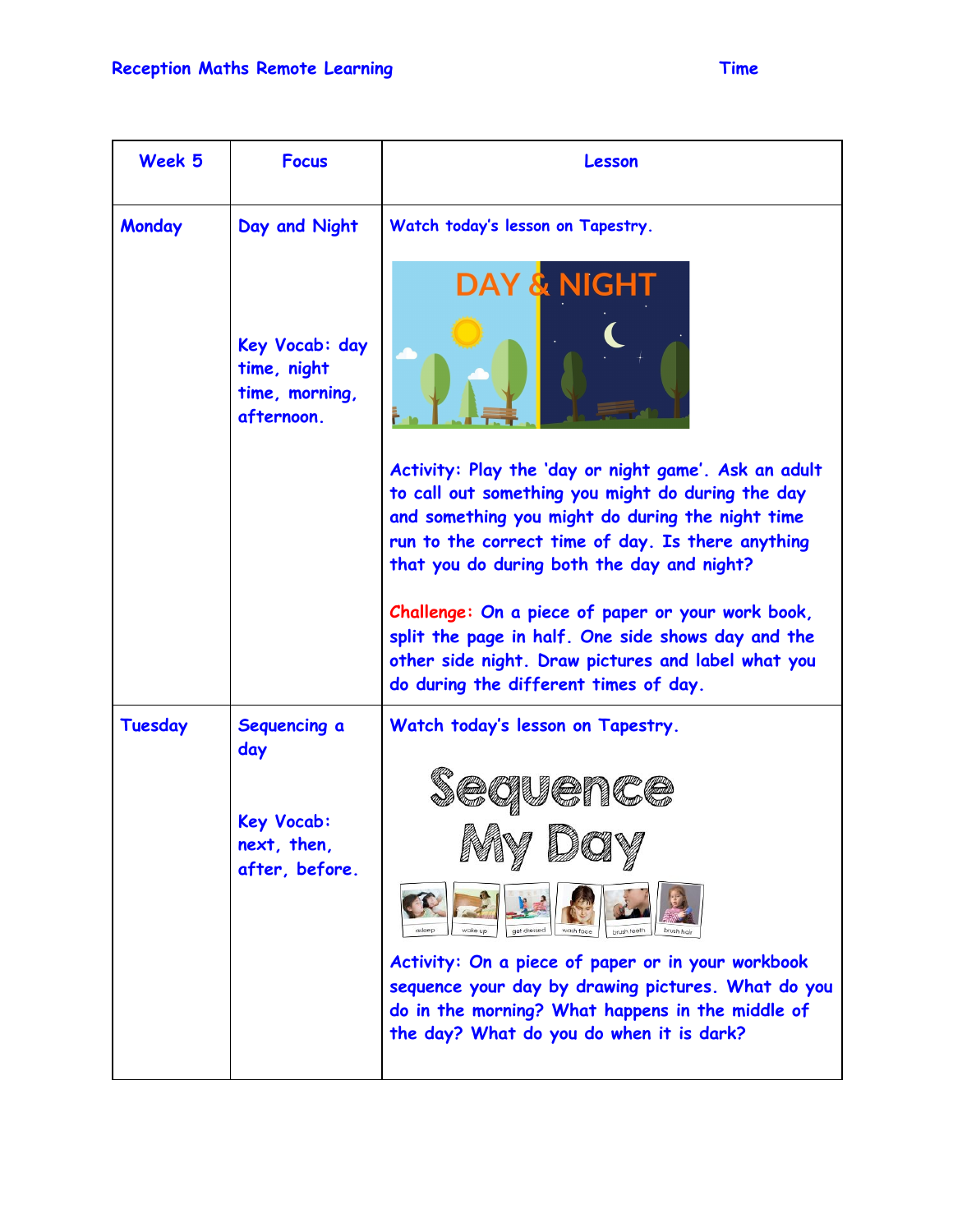| Wednesday | Days of the<br><b>Week</b><br><b>Key Vocab:</b><br>today,<br>yesterday,<br>tomorrow, | Watch today's lesson on Tapestry.<br><b>Colin Hawkins</b><br>Week<br>Activity: Write the days of the week. Listen to the<br>sound at the beginning of each day. Draw a picture<br>to show what the weather was like on each day<br>during Mr. Wolf's week.<br>Challenge: Can you keep a diary of the weather this<br>week? Write the days of the week and draw a<br>picture to show the weather. At the end of the<br>week look back at your diary and think about these<br>questions: Has it been cloudy? Did it rain? How<br>many days were sunny?                   |
|-----------|--------------------------------------------------------------------------------------|------------------------------------------------------------------------------------------------------------------------------------------------------------------------------------------------------------------------------------------------------------------------------------------------------------------------------------------------------------------------------------------------------------------------------------------------------------------------------------------------------------------------------------------------------------------------|
| Thursday  | <b>Measuring Time</b><br>Key Vocab: 1<br>minute, timer                               | Watch today's lesson on White Rose:<br>https://whiterosemaths.com/homelearning/early-yea<br>rs/growing-6-7-8-week-3/ 'Measuring Time'<br>Activity: Set a timer for 1 minute. Choose some different<br>activities to complete e.g. how many hops can you do in a<br>minute? How many star jumps? How many times can you<br>write your name in 1 minute? How many blocks can you<br>build in a tower in one minute? Or think of your own<br>challenges.<br>Get competitive! Compete with a grown up or a<br>sibling. Who was able to complete the most in one<br>minute? |